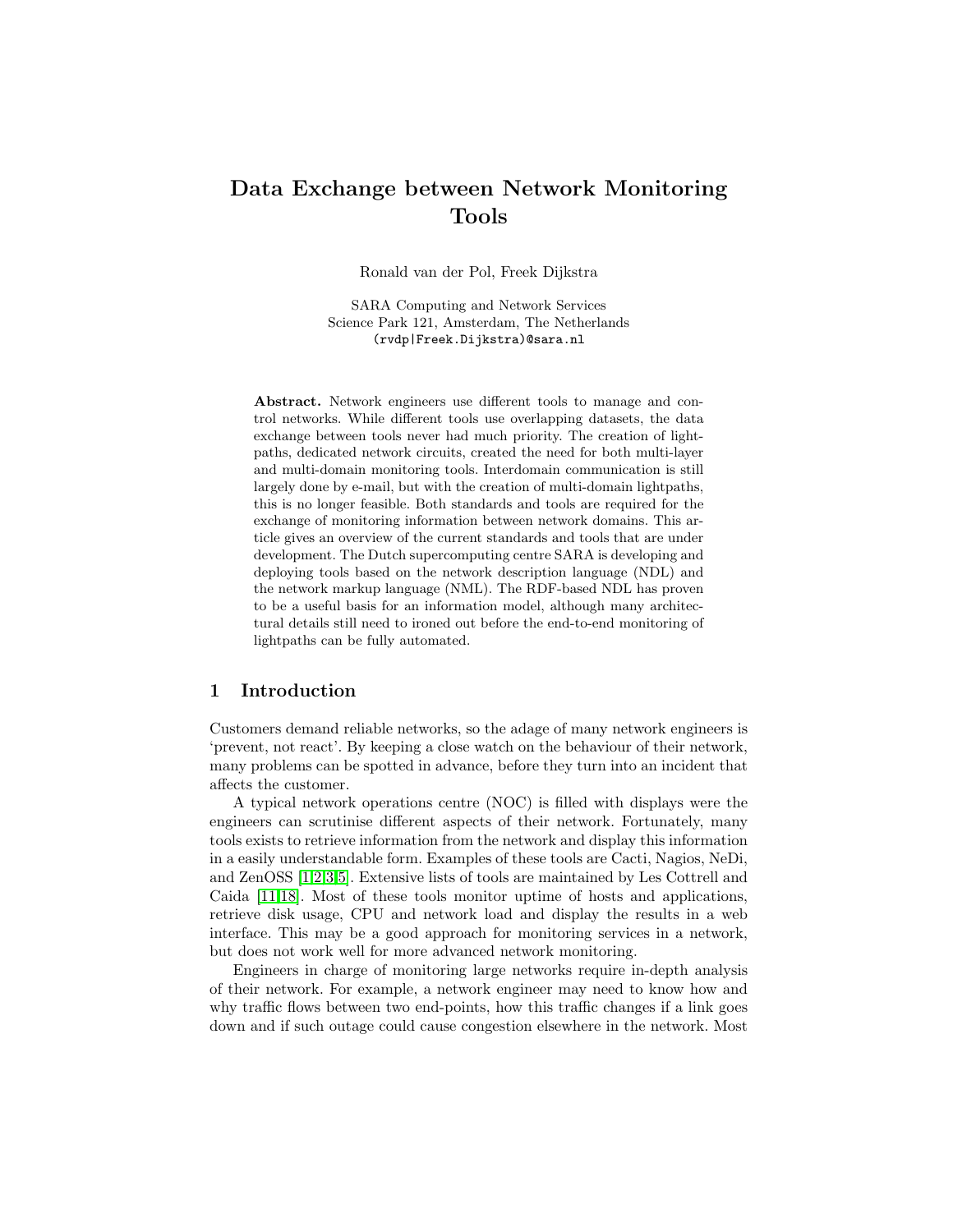of the network monitoring tools operate at IP or application layer, but specific analysis of network behaviour may require information from lower layers in the OSI stack.

The need for complex network analysis has increased with the introduction of additional network services, such as lightpaths, dedicated network circuits for a single customer [\[12,](#page-10-2)[28\]](#page-11-0). Most monitoring tools operate within a single domain, but lightpaths can cross multiple domains. In order to properly monitor and troubleshoot these circuits, network engineers require end-to-end monitoring tools. Some of the tools that are developed for such end-to-end monitoring include PerfSONAR, MonALISA and SpotLight [\[4,](#page-9-4)[20](#page-10-3)[,27\]](#page-11-1).

The need for monitoring tools at lower layers or in multiple domains leads to an increase in the number of monitoring tools that are used at today's Network Operations Centres. Naturally, there is some overlap in the information that is required as input for these tools, for example the topology description. It is beneficial if the different tools use the same data format for common data, as that would make the deployment and integration of the different tools easier.

This article gives an overview of existing data formats in use for network status and perfrmance monitoring. Special emphasis is on the development of one of these data formats, the Network Markup Language (NML), and the experience with tool development.

# 2 Hybrid Networks

Many research networks have introduced hybrid networks in recent years. On these hybrid networks lightpath services are offered besides traditional internet services. Lightpaths are high speed (up to 10 Gbit/s) circuits with deterministic quality of service properties.

One of the motivations for lightpaths was the realisation that expensive routers were not needed when sending huge amounts of data between two fixed points in the network. A lightpath between the two points with fixed forwarding is a more economical solution.

Another example of lightpath usage is electronic Very Long Baseline Interferometry (e-VLBI), where several radio telescopes are connected to a centralised correlator. This setup creates one big virtual telescope of high resolution. However, the correlation process requires that there is little variance in delay. The deterministic behaviour of lightpaths guarantees this low variance in delay.

The introduction of hybrid networks by research networks has also introduced new challenges in network status and performance monitoring of these networks. Most research networks manage all layers in the network themselves these days. An integrated view from fibres up to IP routing and above is needed. Moreover, many of these lightpaths span multiple domains, which introduces additional challenges with respect to exchanging measurement and monitoring data between domains.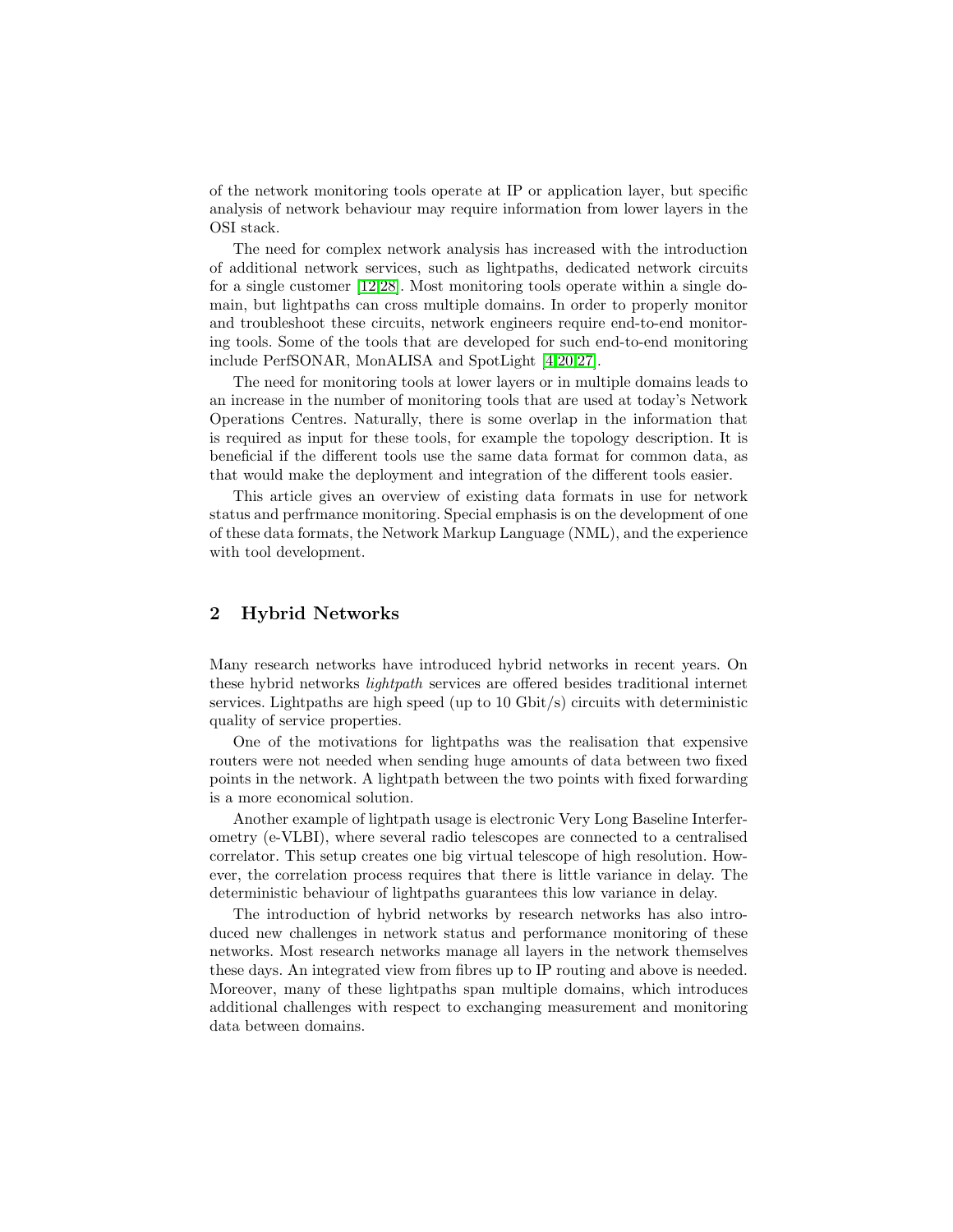# 3 Data Formats and Protocols

This section gives a short overview of the most common data formats and protocols used by network management tools. The distinction between tools, data formats and protocols is blurry, especially for de-facto standard tools, which happen to use a certain format.

The overview follows the overall flow of data in monitoring frameworks, starting with measurements or retrieval of data from active network elements, to storage of the data. The next section will describe the usage and exchange of the data by and between tools.

## 3.1 Data Retrieval

Figure [1](#page-2-0) shows how passive and/or active measurement points are placed in the network, which retrieve status and performance information from the network. This information is displayed in a comprehensive format to the user.



<span id="page-2-0"></span>Fig. 1. A network monitor ideally absorbs all status and performance information from the network and displays it in a comprehensive format to the user.

The gathering of information can be passive or active. Passive gathering is done by retrieving information stored in network elements. Active gathering is done by sending data probes through the network, e.g. ICMP echo requests to retrieve information about RTT. Active state information can further be devided in intrusive and non-intrusive monitoring. The gathered information can contain topology information (for topology discovery), configuration information as well as volatile data (e.g. current bandwidth usage, CPU usage and and error counters).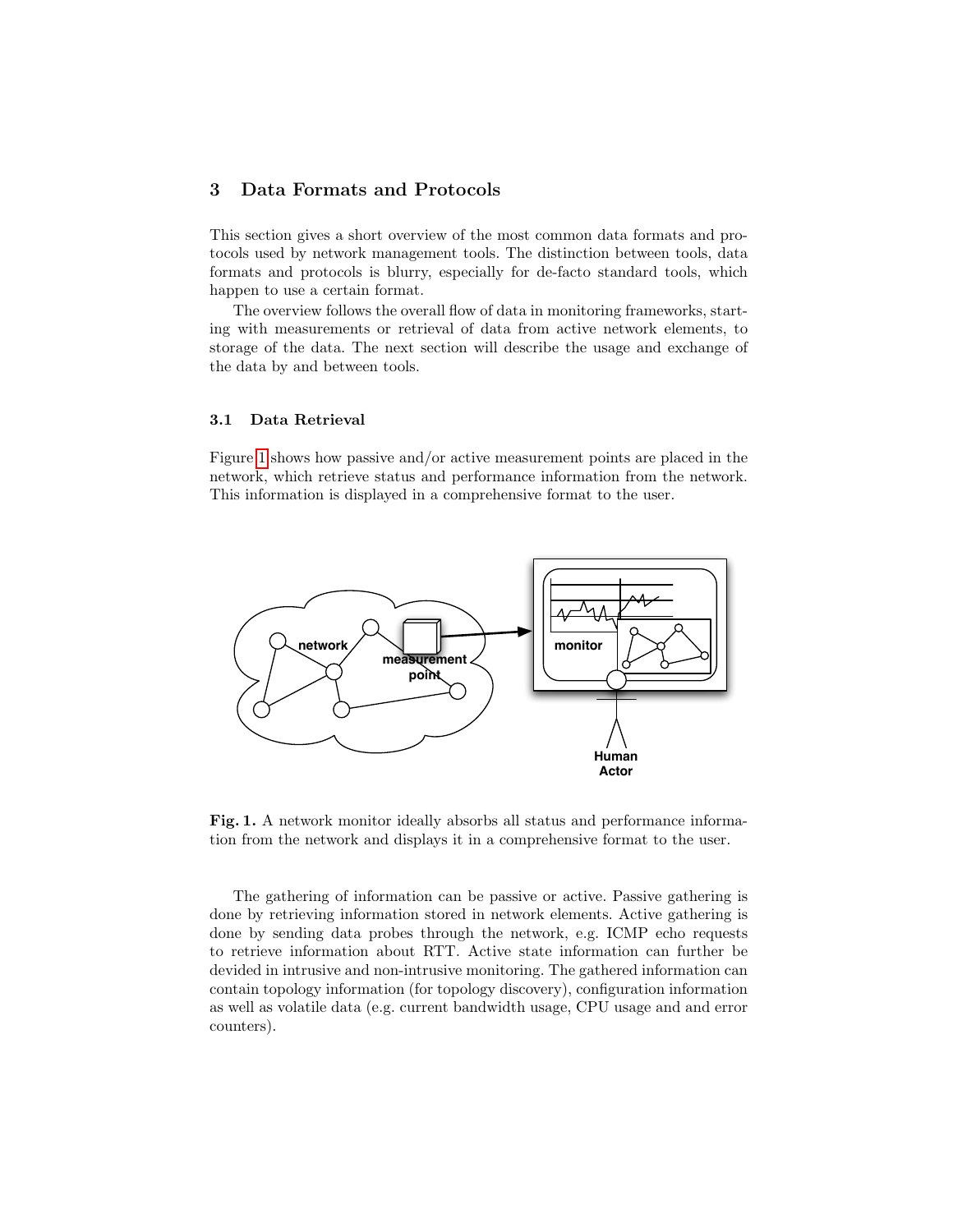SNMP, TL1, and CLI One of the most common protocols to retrieve information from a network device is SNMP. SNMP can also be used to configure network devices. The structure of SNMP is governed by Management Information Bases (MIBs) [\[29\]](#page-11-2), which describe what each data entry represents.

Transaction Language 1 (TL1) is programmatic interface over TCP to retrieve data from device and configure devices. It is popular for optical devices and telecom equipment.

Ethernet switches and Routers are commonly administered through a command line interface (CLI). A CLI is not a programmatic interface, and is thus not an ideal way to use in conjunction with automated scripts.

NETCONF While SNMP is still in widespread use, the IETF considered it outdated. The NETCONF working group was chartered to create a replacement protocol, based on XML. This replacement is the NETCONF Configuration protocol [\[14\]](#page-10-4).

Similar to how MIBs define the data structures for SNMP, data structure for NETCONF are defined using the Document Schema Definition Language (DSDL). The Netmod working group is chartered to draft the translation mechanism between DSDL schemas and NETCONF XML.

Polling Control Plane One method, which is particularly useful for automated topology discovery, it to poll control plane information. For example, an OSPF listener in a network will get a reasonable topology overview. For Generalised Multi-protocol Label Switching (GMPLS), the OSPF messages contain traffic engineering extensions, for additional information about layers and switching capabilities of devices [\[19,](#page-10-5)[16\]](#page-10-6).

Other protocols which lean itself for topology discovery are the spanning tree protocol for Ethernet and to a certain extend the ARP table for IP networks.

OSPF and Spanning tree distribute (some) topology information across a network. If these protocols are not used, it is possible to retrieve topology information using neighbour discovery protocols, such the Link Layer Discovery Protocol (LLDP) for Ethernet [\[6\]](#page-9-5), Cisco Discovery Protocol (CDP), GMPLS' Link Management Protocol (LMP), or by using section traces in SDH.

Active Measurements The Internet Control Message Protocol (ICMP) is the foundation for active, but non-intrusive tools, such as ping and traceroute, on the IP layer.

The IEEE standardised IEEE 802.1ag [\[8\]](#page-10-7), Connectivity Fault Management, in September 2007. This Ethernet extension provides features to detect link failures and ping and traceroute like capabilities at the Ethernet layer.

#### 3.2 Data Formats

We have already mentioned MIB for SNMP and Netmod XML schemas for NETCONF. While both are primarily intended to specify the protocol, the data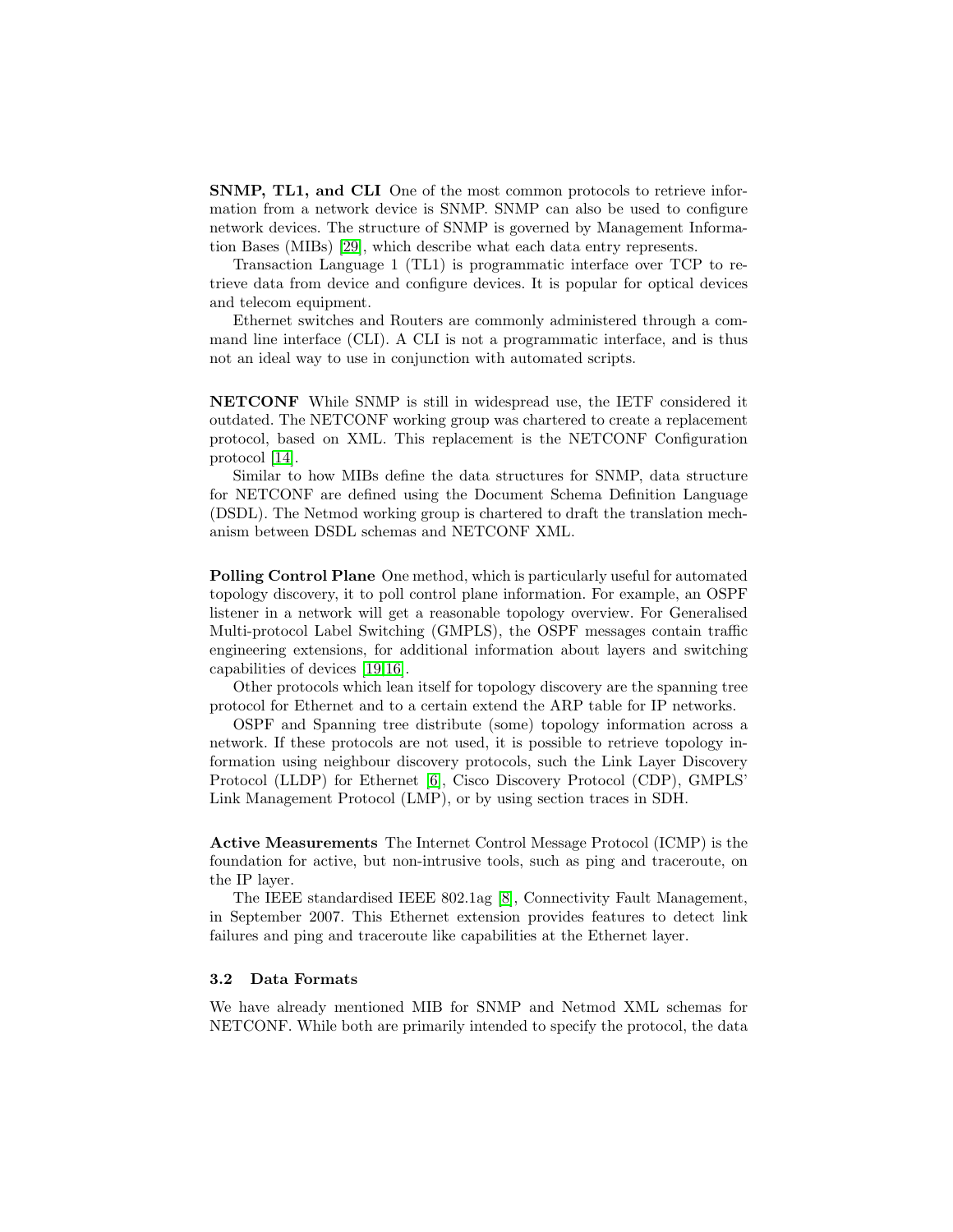structure can also be used as a basis for storing the data in a database. This section lists a few more data format examples.

Round Robin Database (RRD) The round robin database (RRD) is the defacto standard to store time-based data and is frequently used to store network performance data. RRD files contain a binary format developed by Tobi Oetiker for his Multi Router Traffic Grapher (MRTG), and is now in use by countless other tools [\[21,](#page-10-8)[22\]](#page-10-9). The rrdtool command line tool allows easy parsing, storing and conversion of the data. Rrdtool can import and export data from and to XML format.

The main advantage of the RRD format is it's compactness, as well as the mature tools that are available to read and visualise the data.

RRD files only contain little meta data, such a short description what was measured, the duration and interval. It does not provide an ontology for meta data about the measurements to describe exactly what was measured where and how. Such meta data are required if different RRD data source are to be merged or automatic detection of anomalies is to be done.

Network Measurement Schemata The Network Measurement working group (NM-WG) in the Open Grid Foum (OGF) was chartered to identify network metrics that are useful to grid applications. In 2004, the group defined a nomenclature for network characteristics, distinguishing between actual, measured and perceived data [\[17\]](#page-10-10). A subsequent standard defined an XML schema for data and meta data for monitoring measurements [\[23\]](#page-10-11). This schema is used by existing perfSONAR tools.

Network Markup Language and predecessors Network topology information is used by multiple applications, like path finding and monitoring. For path finding this information is augmented with capability and current usage information, whereas monitoring is augmented with configuration information and status information.

The Network Markup Language working group (NML-WG) in the Open Grid Foum (OGF) standardises topology information. Preceding standards on which the NML build include the network description language (NDL) developed by the University of Amsterdam, and the common Network Information System (cNIS) developed by DANTE and PSNC [\[25,](#page-11-3)[30\]](#page-11-4).

These schemata have in common that they are intended to be used by a plethora of applications, and are therefor very generic. In particular, the schemata intend to be technology agnostic, while at the same time allowing applications to specify technology details in the schema.

Common Information Model The Common Information Model is an ongoing effort by the Distributed Management Task Force (DMTF) to define "management information for systems, networks, applications and services" [\[9\]](#page-10-12). Of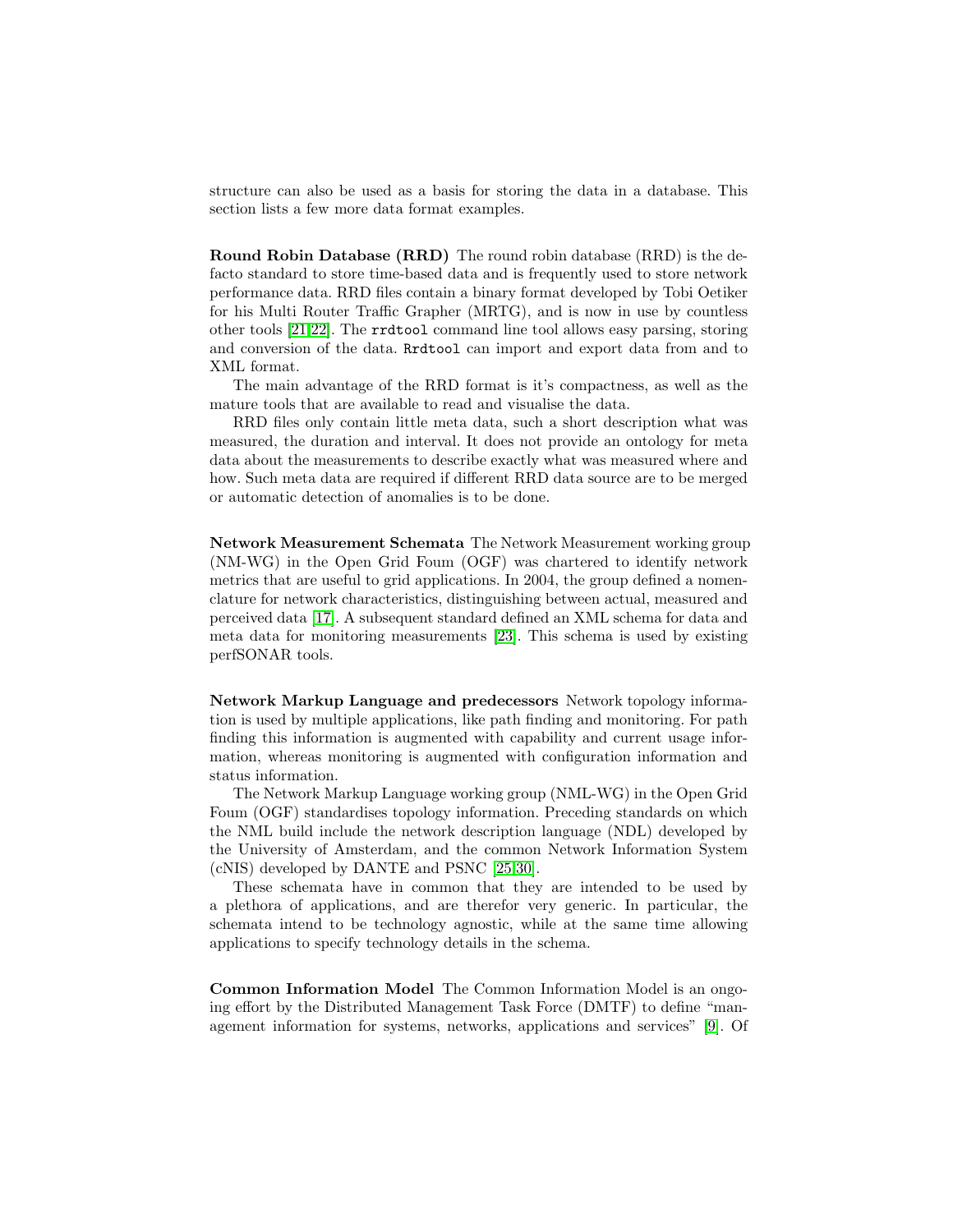particular interest are the CIM network schemata [\[7\]](#page-10-13), which includes configuration classes for Ethernet, MPLS and BGP up to the description of the physical dimensions of network equipment.

CIM is particular useful for data centres to describe access networks. It is less suitable for core networks. For example, it does not provide descriptions of SDH or WDM layers.

Custom Solutions In practice, most network operators will use a combination of readily available tools, proprietary tools provided by a vendor and custom made solutions.

Especially in research networks, the custom-made tools and data formats can be a large portion of the set of all tools.

## 4 Exchange of Data

The previous section gave an overview of data formats and protocols in use by monitoring tools. An astute reader will have observed that all protocols discussed so far cover the exchange of data from network devices to a tool, but not between tools.

This section will argue that there is a need for exchange of data between tools and domains, and discuss various approaches and functions.

#### 4.1 Information Sharing Between Tools

So far, we treated the network as a closed entity, with a tool that retrieves state information from the network and displays this to the user. See figure [1.](#page-2-0) However, the state of a network does not give a full overview of all available information. A network state includes topology information, configuration information and capability information. Missing is information about future reservations, planned work, client data, known problems and incidents, et cetera. Such information is required for path finding and monitoring.

One option is to replicate the information for each tool (path finding tool, monitoring tool, incident tracking, etc.). The risk is of course that information in one tools gets outdated, so it is imperative that there is some sort update mechanism to exchange updated information between tools.

Ideally, there is only one authoritative data source for each type of data, and this data is distributed to other tools which require this data.

#### 4.2 Configuration Database

A configuration management database (CMDB) is a database which contains state information about the network.

There are two ways to treat data in the CMDB: either the CMDB is authoritative, or the actually observed network configuration is authoritative. These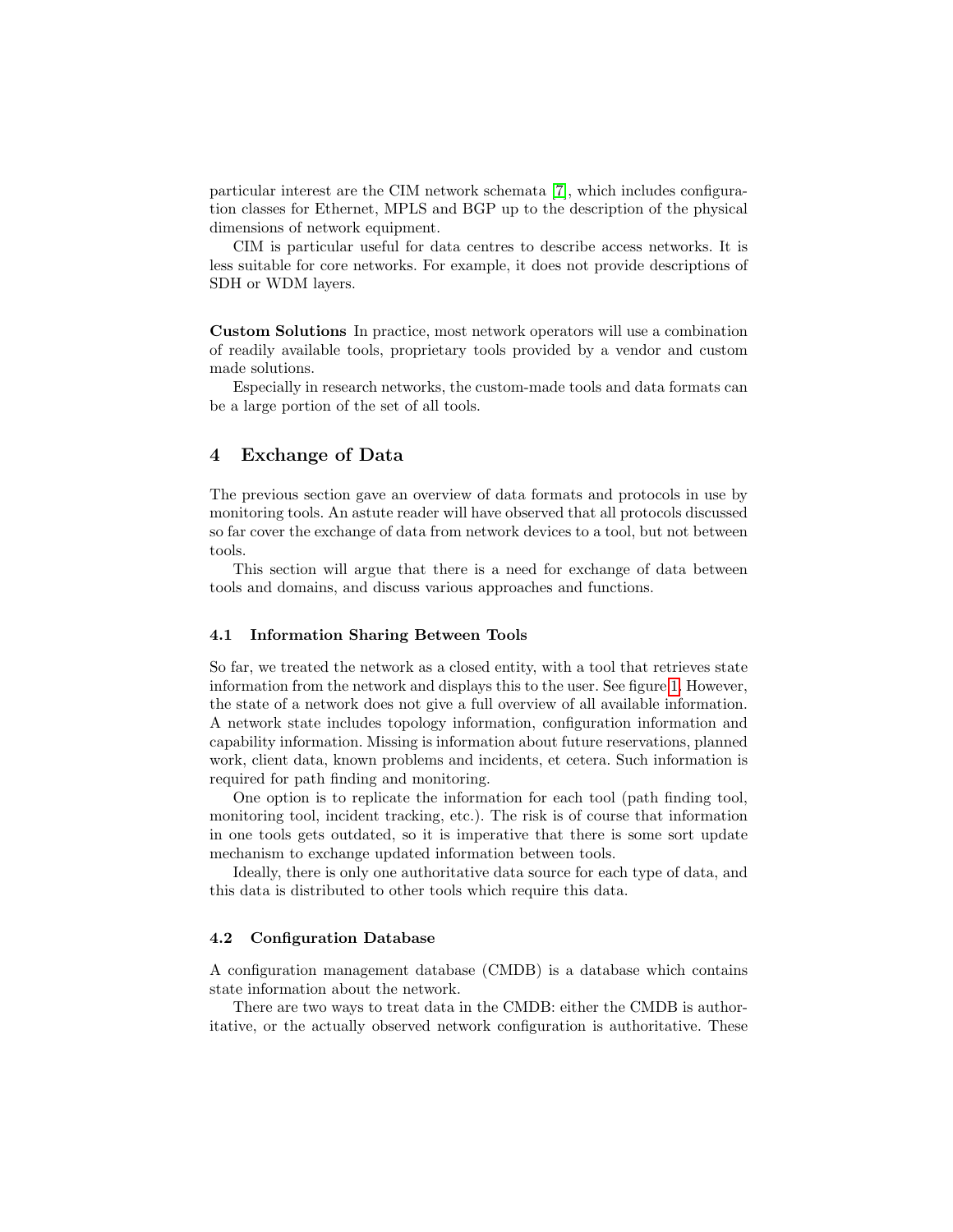two views represent two distinct styles of network management. If the CMDB data is authoritative, the state is pushed to the network. In the actual network configuration is authoritative, the network state is pulled from the network and stored in the database.

An exponent of network push are programmable networks where not only the state but also the whole behaviour can be pushed to a network device.

A consequence of making the CMDB authoritative is that it demands a more advanced policy description in the CMDB, while the other way around results in more monitoring requirements.

#### 4.3 Interdomain Information Exchange

We argued that information needs to be shared between tools within a single domain. Some information also needs to be shared between domains.

Lightpaths across domains pose additional challenges to path finding and monitoring. The current best practice in interdomain path finding and status monitoring is by using e-mail. Network engineers send mail describing topoplogy and status information to each other.

One of the problems with multi-domain monitoring of lightpaths is that failures in one domain will trigger alarms in other domains, while it is unclear in which domain the failure originated. End-to-end lightpath monitoring is required for engineers to pinpoint in which domain the real outage happened.

The same type of problems occur in path finding, where engineers need to know topology and capability information from other domains.

#### 4.4 Existing Approaches

E-mail is still the prevalent method of information exchange between domains. Recently some domains augmented this by experimental monitoring services, such as a website with the current state information in a domain. While this approach still requires human interpretation of the data, it already speeds up the processes, as information is available 24x7 and engineers no longer need to wait for an e-mail response.

A next step in this process is the deployment of programmable interfaces. Webservices is a commonly used and suitable technology for this these interfaces. Before it is deployed, standard data models need to be developed for the information exchange. The Network Service Interface working group (NSI-WG) in the Open Grid Forum is chartered to develop such an interface.

Projects like Phosphorous [\[15\]](#page-10-14) demonstrated the use of webservices for lightpath provisioning, and expressed interest in extending this to topology exchange webservices. So far, the Phosphorous architecture used a central topology database, but this will not scale. A decentral approach, such as deployed on the Internet is required here as well.

The Network Description Language (NDL) is based on the resource description framework (RDF). By using the seeAlso property, it is possible that each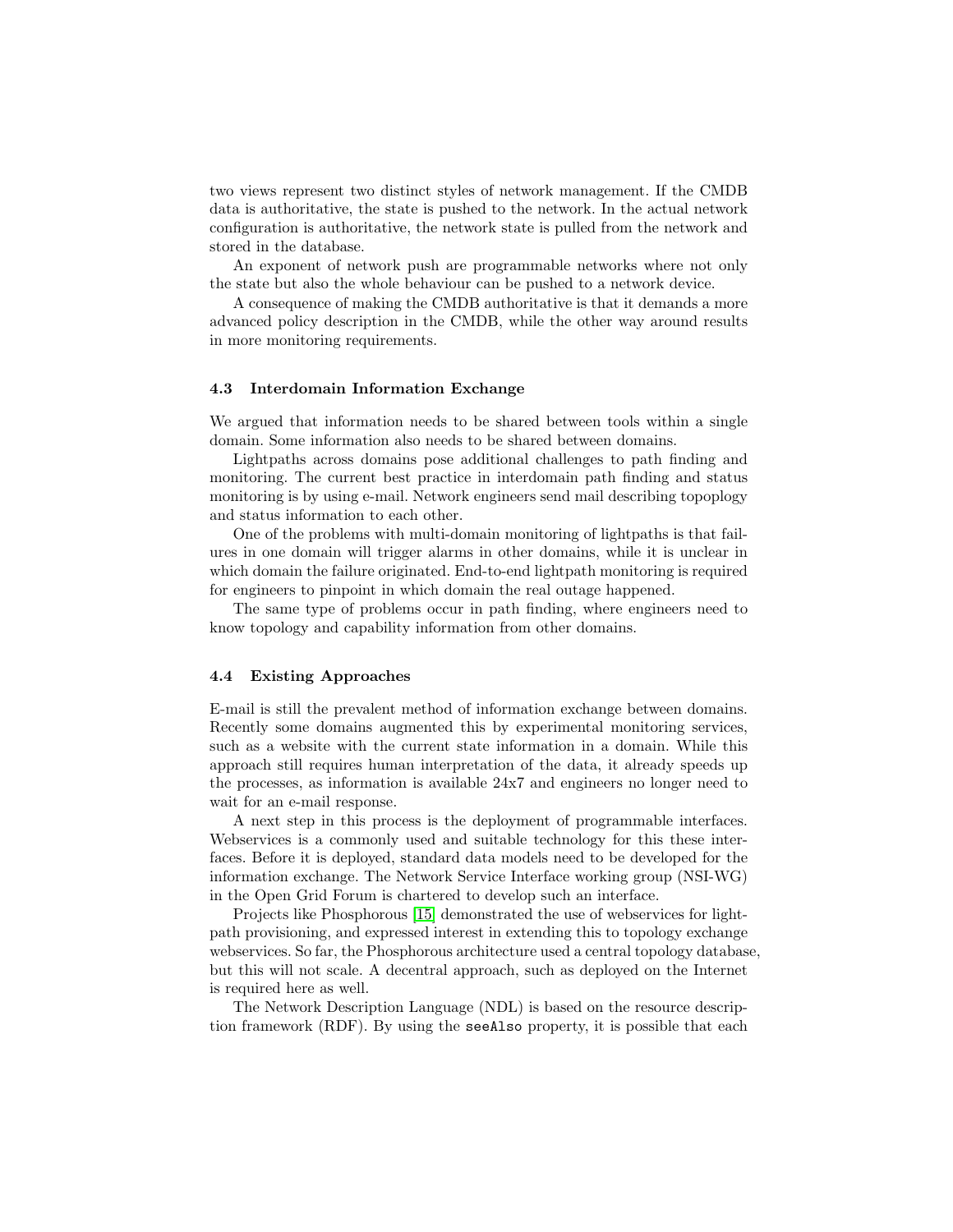domain publishes its own topology information, while the data sources are still linked together [\[26\]](#page-11-5).

An unforeseen practical disadvantage of the use of RDF is that no practical implementations exist to combine RDF with webservices. A practical solution to this problem may be a generic network descriptions provided by the Network Markup Language workgroup (NML-WG), combined with more explicit service descriptions to point to neighbouring domains.

# 5 Tools at SARA

Currently, existing commercial and open source network management tools all have their restrictions. In order to investigate the status and performance monitoring challenges described in the previous sections several prototype tools were developed at SARA. These tools are used by the NOCs of SURFnet6 (the Dutch national research network) and NetherLight (SURFnet's optical exchange point in Amsterdam). The experiences of the NOCs with the tools is used to further enhance the functionality.

## 5.1 TL1 Toolkit

Many optical devices that are used in hybrid networks have little to no SNMP support. Instead they use TL1, Transaction Language 1. This is a CLI like interface to configure devices and to retrieve information from the devices. In order to make it easy to retrieve information from the network with scripts, the TL1 Toolkit [\[24\]](#page-10-15) was developed. The TL1 Toolkit is a Perl module that can be used by Perl scripts. It offers the possibility to easily retrieve data from all devices in batch transfers.

The TL1 Toolkit is used to retrieve data of what is currently configured on the network and to retrieve operational status information from the network. All this data is stored in a database. Currently it is in the form of relational database tables, but work is going on to look at standardised configuration data formats, like NETMOD.

#### 5.2 Topology Discovery

TL1 Toolkit scripts are used to automatically discover the topology of the network. This is done by retrieving section trace and adjacency information from all devices. This information is used to extract information about which device ports are connected to each other. The topology of the network is made available to tools by generating an NDL file. NML will be used as soon as it is standardised.

In SURFnet6 Nortel OME6500 SDH equipment is used. SDH has section trace information in the SDH headers. This 16 byte field is used to transmit a string to the adjacent device, which can check it against a configured string. We use this feature to decode port information about the adjacent device in the section trace. By doing this on all the links of SURFnet6 a list of connected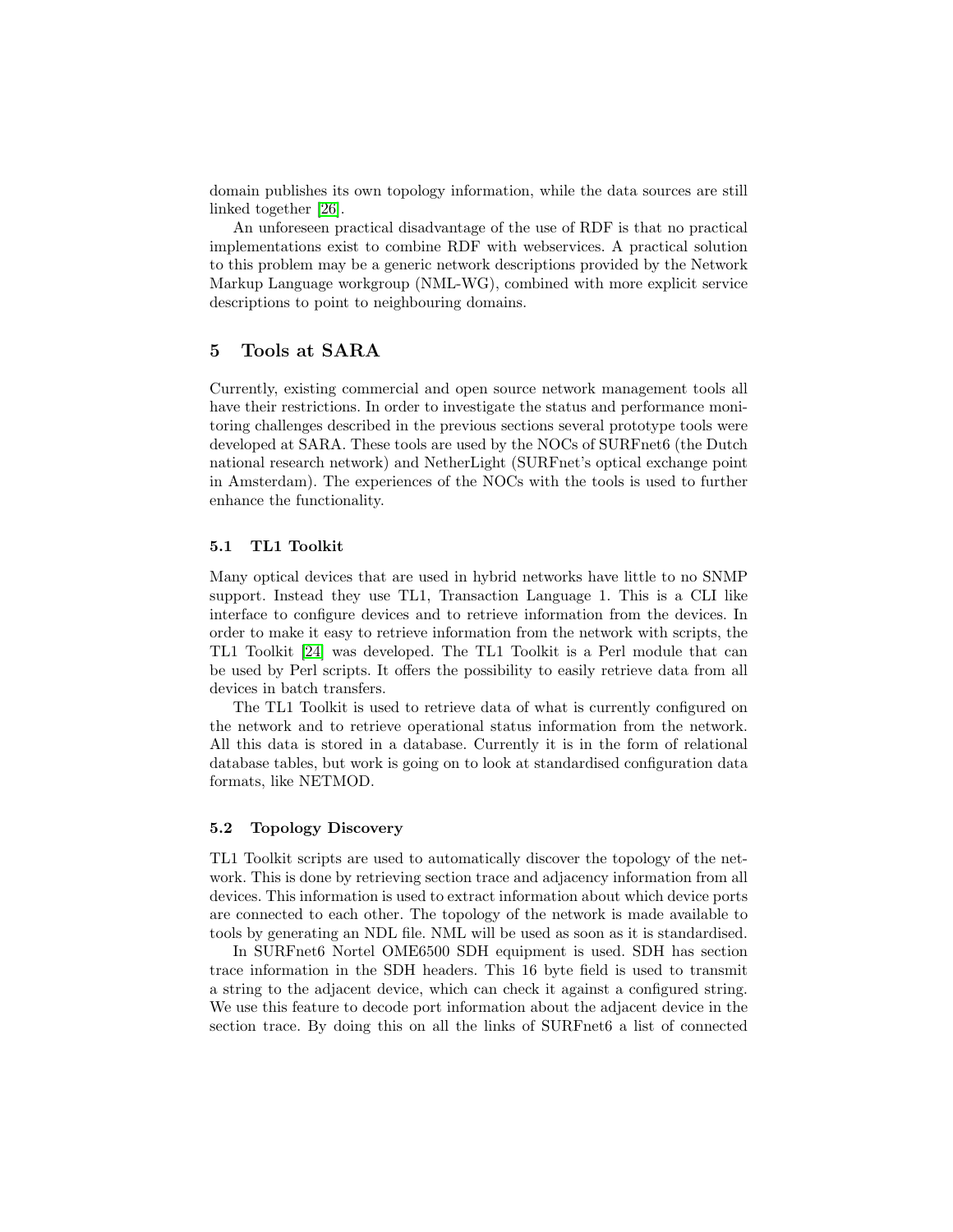interface can be built. Combining all that information generates a complete topology of the network.

The DWDM layer of SURFnet6 consists of Nortel CPL equipment. On the ingress and egress of CPL add/drop interfaces, adjacency information can be configured. We use this feature to configure information about which OME6500 interface is connected to the CPL ingress/egress. This interface will use a particular colour on the CPL network. With the TL1 Toolkit we can retrieve the exact path of the colour through the CPL network. This returns all CPL devices in between. By doing this for all CPL paths information can be built about which OME6500 links are going through the same CPL links. These correspond to fibre ducts.

#### 5.3 Path Finding

SURFnet6 is a hybrid network consisting of over two hundred Points Of Presence. Finding paths through the network for lightpaths cannot be done manually because of the large amount of data, dependencies and complexity, especially in the case of protected paths.

Therefore, a planning tool for SURFnet6 was developed. It uses the NDL file to get information about the topology of the network. The NDL file is converted to a mathematical graph so that shortest path algorithms can be used. In this case a constraint-based shortest path algorithm is used. The constraints that are used in SURFnet6 are the amount of free timeslots on a link, weights preferring cheaper links on the network instead of more expensive ones, shared risk link groups (e.g. prevent the primary and backup path from going through the same fibre duct), etc.

Besides the NDL topology information, the configuration data in the database is used. The configuration data is used to decide what part of the resources (e.g. timeslots) is already in use.

The Dijkstra shortest path algorithm is used to find unprotected paths in SURFnet6 [\[13\]](#page-10-16). The Suurballe algorithm is used to find protected paths in the network [\[10\]](#page-10-17). Work is going on to find protected path considering shared risk link group constraints. This is an NP-complete problem, but by trying to make use of the characteristics of SURFnet6 we hope to reduce the complexity of the algorithm enough to complete the path finding in reasonable time.

#### 5.4 Future Work

Most of the tools that we developed and which are in production use are still mostly intra-domain, even though multi-domain usage have been demonstrated repeatedly. We found a clear distinction between what is technically feasible and organisational feasible. At this moment, most neighbouring domains value the automated information disclosure, but they only use the human readable part, while the programmatic interfaces are not yet used.

There clearly is an interest in a programmatic interface, as can be seen by initiatives such as the Network Service Interface (NSI-WG) in the Open Grid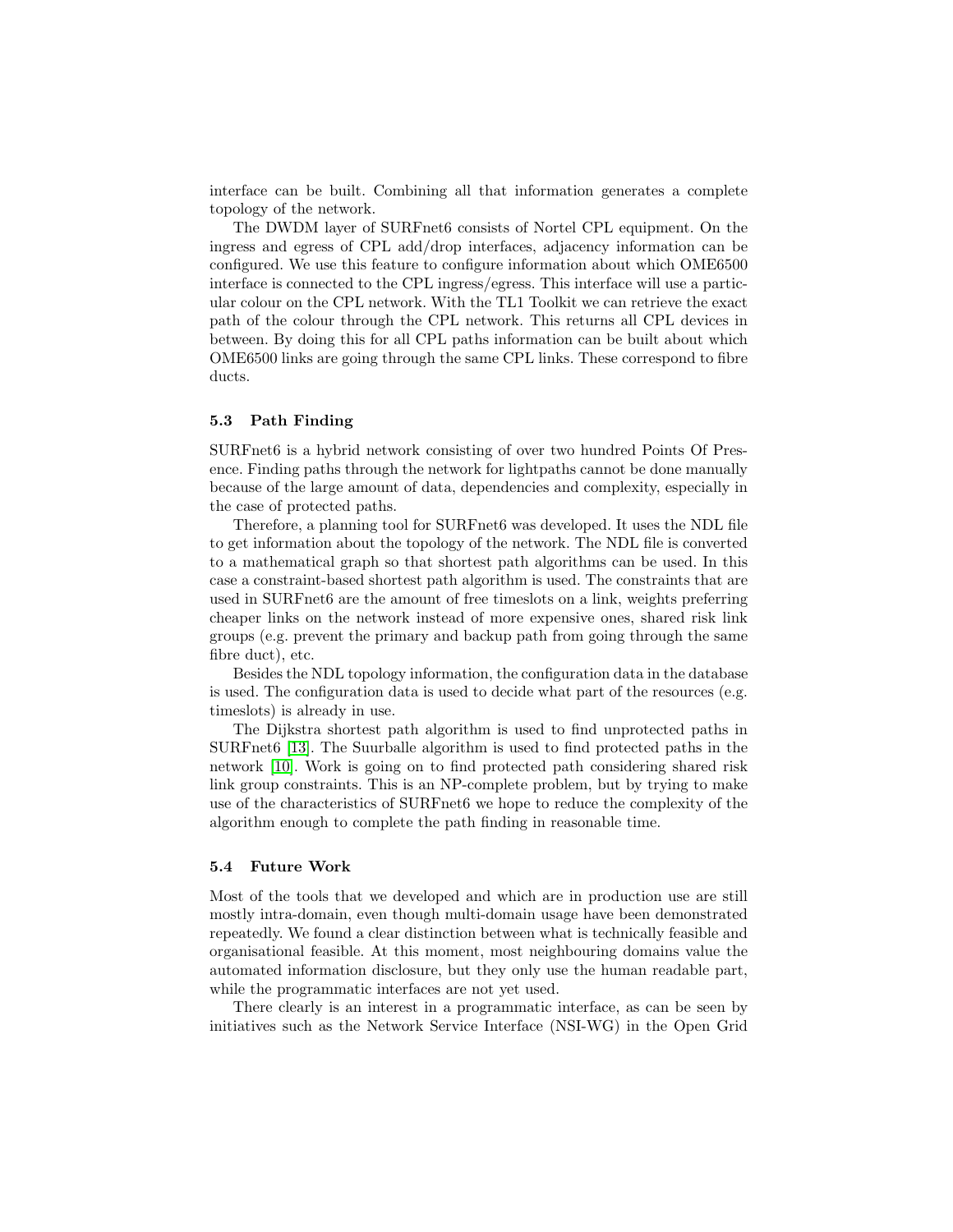Forum and the Generic Network Interface specifications (GNI) task force in the GLIF. However, the initial investment to use such an interface is still high while there are only few tools available.

Our goal is to simultaneously provide user interfaces and programmatic interfaces for our services, to at least make the investment for neighbouring domains as low as possible. At the same time, the value of standardisation is crucial, as commonly agreed protocols and data formats severely lowers the initial investment to deploy tools, and allow collaborative tool development.

We found that tools that aid rather than replace human procedures were more easily adapted by network engineers. A positive side effect of the tools was that it helped us shape existing procedures. For example, we found some internal inconsistencies in existing databases, and the tools allowed use to automatically detect this, and improve the source data. The quality of the source data proved to be crucial for the deployment of tools. However, since a large part of the source data is still manually generated (e.g. geographic markers in topology data, customer information and trouble tickets), it is imperative that the procedures to keep such information accurate are essential to tool deployment.

# 6 Conclusion

Network management systems and tools play an important role in network operations. There are many different programs and tools available, both commercial and open source. They all use their own data formats for storing configuration, topology and performance data. As a consequence there are many different tools for retrieving and storing data in various data formats. This makes exchanging information difficult.

This article explains why it is more efficient to have a few standardised data formats that can be used by different tools. Fortunately, some of these standardised formats are emerging, either as de-facto standards or as the results of formal standardisation bodies.

The tools that were built by SARA and that use these standards give useful insight in what data formats are needed and how to make the best use of them. By using the tools in daily operations useful feedback to the standardisation processes can be given.

# References

- <span id="page-9-0"></span>1. Cacti. Available from: <http://www.cacti.net/>.
- <span id="page-9-1"></span>2. Nagios. Available from: <http://www.nagios.org/>.
- <span id="page-9-2"></span>3. Nedi. Available from: <http://www.nedi.ch/>.
- <span id="page-9-4"></span>4. perfSONAR. Available from: <http://www.perfsonar.net/>.
- <span id="page-9-3"></span>5. Zenoss. Available from: <http://www.zenoss.com/>.
- <span id="page-9-5"></span>6. Station and media access control connectivity discovery. IEEE Standard 802.1AB, IEEE, May 2005. Available from: [http://www.ieee802.org/1/pages/802.1ab.](http://www.ieee802.org/1/pages/802.1ab.html) [html](http://www.ieee802.org/1/pages/802.1ab.html).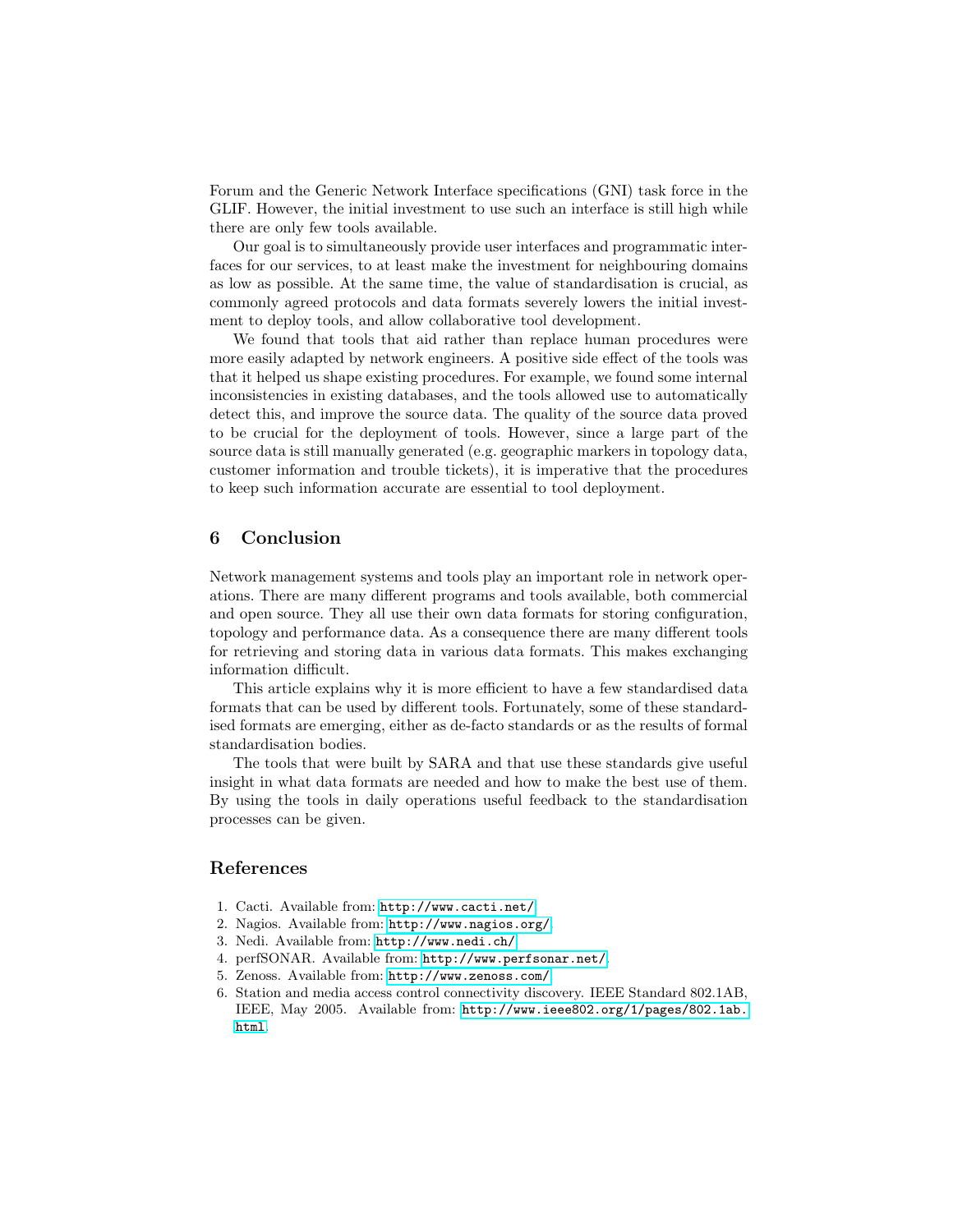- <span id="page-10-13"></span>7. CIM network. Standard, Distributed Management Task Force (DMTF), August 2007. Available from: [http://www.dmtf.org/standards/cim/cim\\_schema\\_v216/](http://www.dmtf.org/standards/cim/cim_schema_v216/CIM_Network.pdf) [CIM\\_Network.pdf](http://www.dmtf.org/standards/cim/cim_schema_v216/CIM_Network.pdf).
- <span id="page-10-7"></span>8. Connectivity fault management. IEEE Draft 802.1ag, IEEE, December 2007. Available from: <http://www.ieee802.org/1/pages/802.1ag.html>.
- <span id="page-10-12"></span>9. Common information model (CIM). Standard, Distributed Management Task Force (DMTF), November 2008. Available from: [http://www.dmtf.org/](http://www.dmtf.org/standards/cim/) [standards/cim/](http://www.dmtf.org/standards/cim/).
- <span id="page-10-17"></span>10. Ramesh Bhandari. Survivable Networks: Algorithms for Diverse Routing. Kluwer Academic Publisher, 1999.
- <span id="page-10-0"></span>11. Les Cottrell. Network monitoring tools. Available from: [http://www.slac.](http://www.slac.stanford.edu/xorg/nmtf/nmtf-tools.html) [stanford.edu/xorg/nmtf/nmtf-tools.html](http://www.slac.stanford.edu/xorg/nmtf/nmtf-tools.html).
- <span id="page-10-2"></span>12. Cees de Laat, Erik Radius, and Steven Wallace. The rationale of the current optical networking initiatives. Future Generation Computer Systems, 19(6):999–1008, August 2003. Available from: [http://www.sciencedirect.com/](http://www.sciencedirect.com/science/article/B6V06-48V83MF-5/2/d8aac1d72ec497da8c83c4a07fdfec0c) [science/article/B6V06-48V83MF-5/2/d8aac1d72ec497da8c83c4a07fdfec0c](http://www.sciencedirect.com/science/article/B6V06-48V83MF-5/2/d8aac1d72ec497da8c83c4a07fdfec0c), [doi:10.1016/S0167-739X\(03\)00077-3](http://dx.doi.org/10.1016/S0167-739X(03)00077-3).
- <span id="page-10-16"></span>13. Edsger W. Dijkstra. A note on two problems in connexion with graphs. Numerische Mathematik, 1:269–271, 1959.
- <span id="page-10-4"></span>14. R. Enns. NETCONF Configuration Protocol. RFC 4741 (Proposed Standard), December 2006. Available from: <http://www.ietf.org/rfc/rfc4741.txt>.
- <span id="page-10-14"></span>15. Sergi Figuerola, Nicola Ciulli, Marc De Leenheer, Yuri Demchenko, Wolfgang Ziegler, and Artur Binczewski. Phosphorus: Single-step on-demand services across multi-domain networks for e-science. In European Conference and Exhibition on Optical Communication (ECOC) 2007, Berlin, Germany, September 2007. Available from: [http://www.ist-phosphorus.eu/files/publications/](http://www.ist-phosphorus.eu/files/publications/PHOSPHORUS_Single-step_on-demand_services_across_APOC_07.pdf) [PHOSPHORUS\\_Single-step\\_on-demand\\_services\\_across\\_APOC\\_07.pdf](http://www.ist-phosphorus.eu/files/publications/PHOSPHORUS_Single-step_on-demand_services_across_APOC_07.pdf).
- <span id="page-10-6"></span>16. K. Kompella and Y. Rekhter. OSPF Extensions in Support of Generalized Multi-Protocol Label Switching (GMPLS). RFC 4203 (Proposed Standard), October 2005. Available from: <http://www.ietf.org/rfc/rfc4203.txt>.
- <span id="page-10-10"></span>17. Bruce Lowekamp, Brian Tierney, Les Cottrell, Richard Hughes-Jones, Thilo Kielmann, and Martin Swany. A hierarchy of network performance characteristics for grid applications and services. OGF Grid Final Documents 23, Open Grid Forum, May 2004. Available from: <http://www.gridforum.org/documents/GFD.55.pdf>.
- <span id="page-10-1"></span>18. Alex Ma. CAIDA tools. Available from: <http://www.caida.org/tools/>.
- <span id="page-10-5"></span>19. E. Mannie. Generalized Multi-Protocol Label Switching (GMPLS) Architecture. RFC 3945 (Proposed Standard), October 2004. Available from: [http://www.ietf.](http://www.ietf.org/rfc/rfc3945.txt) [org/rfc/rfc3945.txt](http://www.ietf.org/rfc/rfc3945.txt).
- <span id="page-10-3"></span>20. Harvey B. Newman, I.C. Legrand, P.Galvez, R. Voicu, and C. Cirstoiu. Mon-ALISA: A distributed monitoring service architecture. CHEP 2004, La Jola, CA, United States, March 2003. Available from: [http://monalisa.caltech.edu/](http://monalisa.caltech.edu/documentation/MOET001.pdf) [documentation/MOET001.pdf](http://monalisa.caltech.edu/documentation/MOET001.pdf).
- <span id="page-10-8"></span>21. Tobias Oetiker. MRTG: The multi router traffic grapher. Available from: [http:](http://oss.oetiker.ch/mrtg/) [//oss.oetiker.ch/mrtg/](http://oss.oetiker.ch/mrtg/).
- <span id="page-10-9"></span>22. Tobias Oetiker. Projects using rrdtool. Available from: [http://oss.oetiker.ch/](http://oss.oetiker.ch/rrdtool/rrdworld/) [rrdtool/rrdworld/](http://oss.oetiker.ch/rrdtool/rrdworld/).
- <span id="page-10-11"></span>23. Martin Swany. An extensible schema for network measurement and performance data. Draft, Open Grid Forum, February 2008. Available from: [https://forge.](https://forge.gridforum.org/sf/go/doc15119) [gridforum.org/sf/go/doc15119](https://forge.gridforum.org/sf/go/doc15119).
- <span id="page-10-15"></span>24. Andree Toonk and Ronald van der Pol. Tl1 toolkit. Available from: [http://nrg.](http://nrg.sara.nl/TL1-Toolkit/) [sara.nl/TL1-Toolkit/](http://nrg.sara.nl/TL1-Toolkit/).